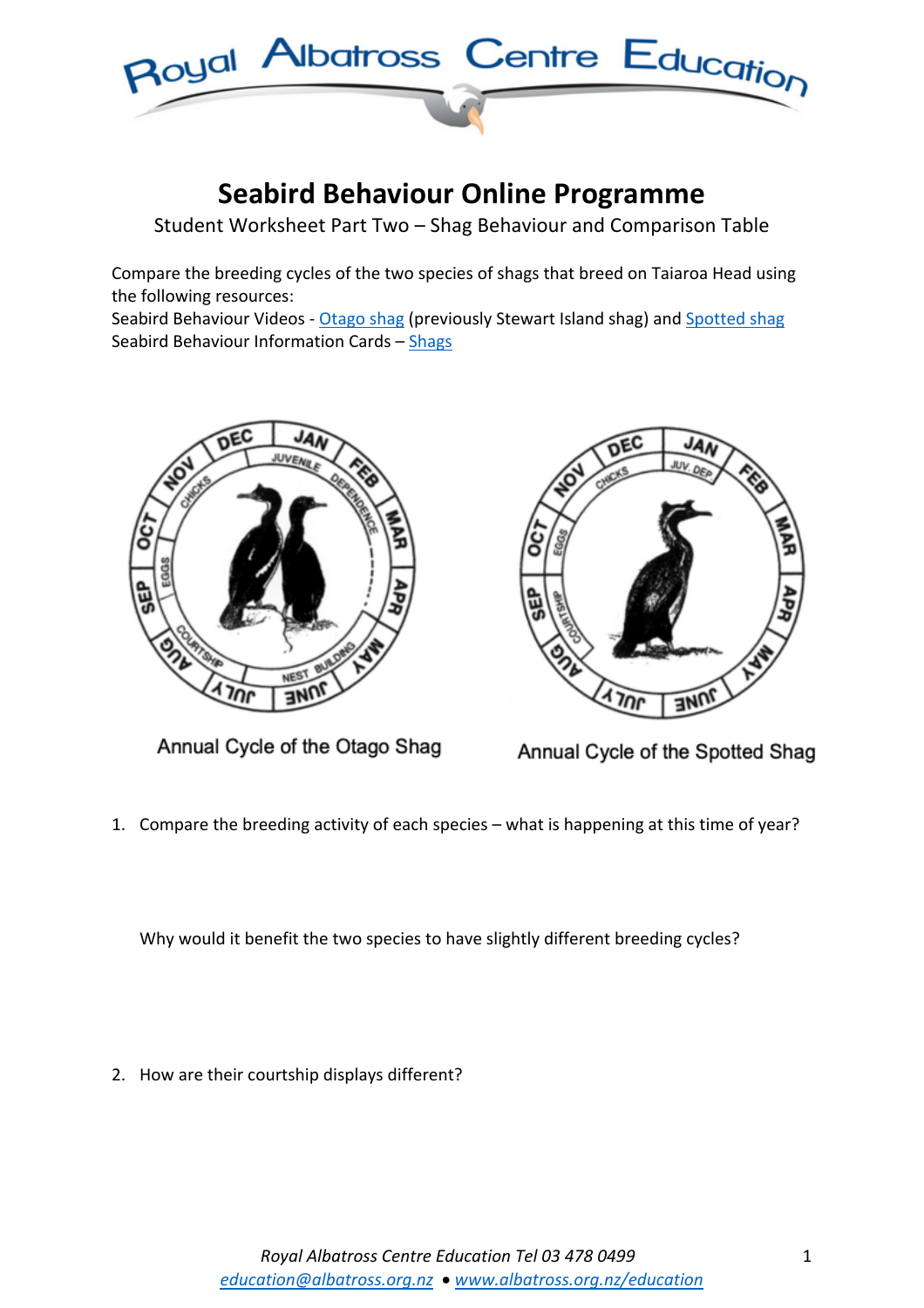- 3. How does their nesting habitat differ?
- 4. What is the benefit for Spotted shags to nest on a cliff?
- 5. Why is their egg incubation length shorter than albatross? Think of the size of the birds.



Use the following resources to fill in the table below:

**Albatross Video Otago Shag Video Spotted Shag Video**

**Royal Cam** – Livestream of Albatross Chick

**Seabird Behaviour Information Cards** – Albatross, Shags

**Pair bond - parent arrives to nest:** https://www.youtube.com/watch?v=UWONPM46j1U&t=295s

## **Courtship display:**

https://www.youtube.com/watch?v=6m1HambghwM

**Chick defense:** https://www.youtube.com/watch?v=mH3lZFICnrg

**Unexpected visitor:** https://www.youtube.com/watch?v=7suk7eKw\_gA

**Predator spotted near nest:** https://www.youtube.com/watch?v=ZgnTT1Mx3Lk

**DOC predator control:** https://www.youtube.com/watch?v=yNF\_U0xd1Po

**Research on Royal Albatross – Life of the Royals**